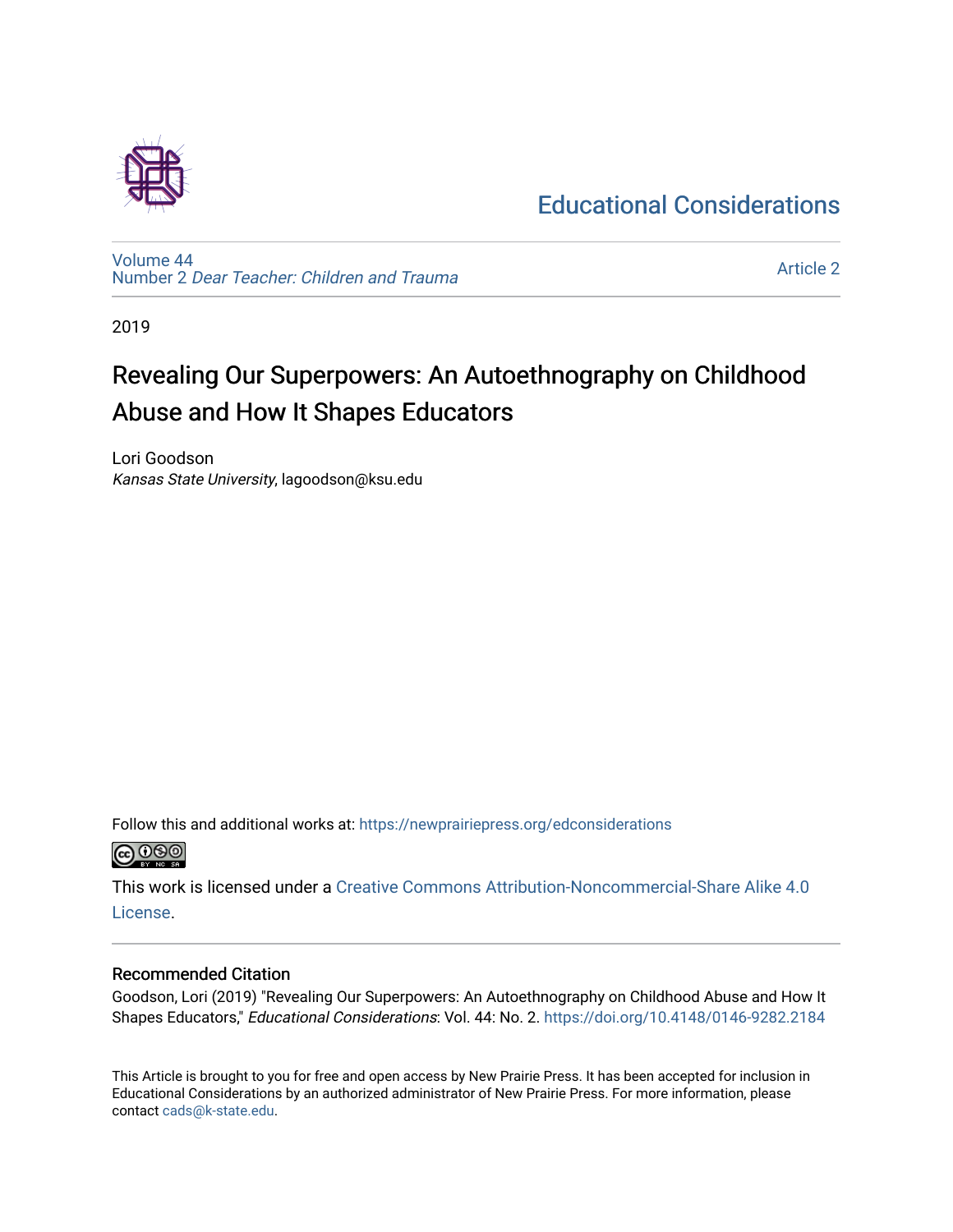# **Revealing Our Superpowers: An Autoethnography on Childhood Abuse and How It Shapes Educators**

*Lori Goodson*

#### **Starting Point**

*As a college professor, I have a few letters after my name—certainly nothing outstanding from my colleagues. A friend joked (awkwardly) that the letters were impressive: PhD, NBCT (National Board Certified Teacher), etc. He then asked me to refrain from using the autosignature on my emails to him. Obviously, he was finished being impressed. That being said, there's another set of letters that are equally a part of me, yet I have been reluctant to share with anyone, except for a very limited number of close friends and my spouse.*

#### *PTSD.*

*Post-traumatic Stress Disorder. That's very much a part of who I am.*

*And there are times when it feels like that's ALL I am. There is more to me than that, of course, but there are days when the PTSD blankets everything, clouding any personal relationships or professional accomplishments. My version of PTSD slips into self-doubt and a deep belief that I am not deserving of anything of value in my life—loving husband, amazing daughters, and a host of caring and inspiring friends and colleagues and, of course, my college students.*

\*\*\*\*\*

It was with a great deal of hesitation that I even began this project. With nearly a quarter of a century in newspaper writing and editing, I remember one of the first lessons I learned was a reporter keeps himself or herself out of the news; it's about the story, not about you. That philosophy was engrained in me, from the time I was a 17 year old stepping into an old-school, male-dominated professional newspaper office for my first day on the job as an office girl who desperately longed to become a reporter. Serious news articles have no room for the first-person I. First person belongs in either a column or a diary, and only for light, personal reading and not valued at anywhere near the esteemed level of news articles.

More than a few years have passed, yet in my current career as an education assistant professor at a university, I find the first-person rule seems to generally apply to most of my professional writing. Thus, I have been apprehensive to write in first person and to share my own experiences as an educator. While I fully realize the importance of the sharing of other educators' stories, I could not see any research value in documenting such stories, especially my own. They were, after all, simply stories with no "news" value.

However, autoethnography—a research and writing approach making use of personal experience to provide greater understanding of cultural experience (Ellis, Adams, Bochner, 2010)—has become a more widely respected form of qualitative research (Dyson, 2007; O'Connors, 2011). This approach provides an opportunity for researchers to make use of what can be a rich history of experience, especially in regard to classroom teaching and seems to lend itself well to this situation. This article is designed to highlight an autoethnographic approach pinpointing key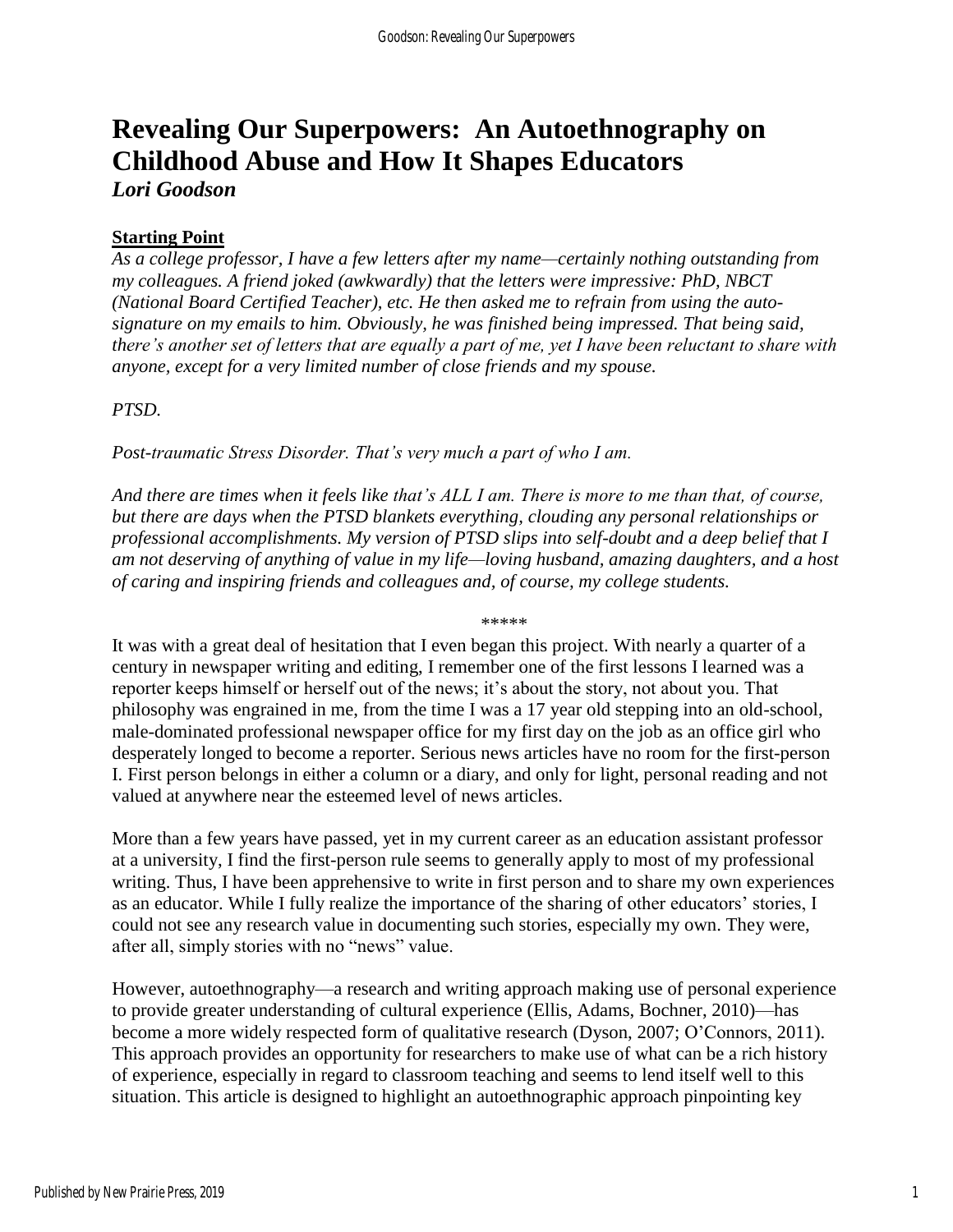effects of my life and how my experiences have shaped my teaching philosophy and methods in the classroom. The goal with this paper is to demonstrate how such research can be applied to the education field—with a specific teacher and his or her classroom, but, most importantly, how the lived trauma of educators can come to the surface in their educational approaches, whether knowingly or unknowingly, as the case may be. Using autoethnography pushes the story of an individual's life beyond an autobiography and into the realm of research, while yielding powerful qualitative information about a given topic.

This writing also serves as a professional memoir—connected to an autoethnography. It is designed to help us come to terms with our own demons—taking what we have learned from our individual stories to provide compassion and generosity to the varying levels of trauma individuals before us in the classroom have experienced. It is our job to make use of our own negative life experiences to help provide grace and understanding to these students, instead of serving as harsh gatekeepers determining who can carry on our sense of society's class and possibly unintentionally punishing those who show signs of our own personal childhood struggles.

#### **Autoethnography As Qualitative Research**

Research is developing to show the importance of such personal narratives. Autoethnography is evolving into a respected approach to qualitative research that merges the ethnographic approach with biography, as well as self-analysis (Ngunjiri et al., 2010). As it gains momentum, the method of autoethnography is being more closely examined—its abilities and its potential in the field of qualitative research. Wall (2006) points out its combination of "the personal and the cultural" (p. 155). Meanwhile, the range of possibilities for this approach is widening as researchers understand its uses. Wall (2008) uses the approach to record her personal story of international adoption, while sociologist Chaplin (2011) moves beyond experiences and examines applying autoethnography to a photo diary. In such a growing field, it becomes even more vital to determine the value of the autoethnographic method of research. In their work, Hughes et al., (2012) examine the method in regard to research standards of the American Educational Research Association (AERA). They conclude it should be treated as empirical research, with their suggestion that a rubric be considered to demonstrate autoethnography as a valid form of qualitative research.

Simply stated, our stories DO matter.

At first glance, it seems that teachers, having completed somewhat comparable education programs and met somewhat similar licensure requirements in the various states, are entering the classroom on fairly similar footing. But, as we know, they do not. There are those teachers who excel at content knowledge and/or pedagogy. Others are more able to make personal connections with students and teachers. Then there are some who are able to balance the three areas successfully. Each teacher emerges with individual strengths and weaknesses.

Having a knowledge of these approaches, as well as the value of an autoethnographic research approach to education, I wanted to address more specifically my background and childhood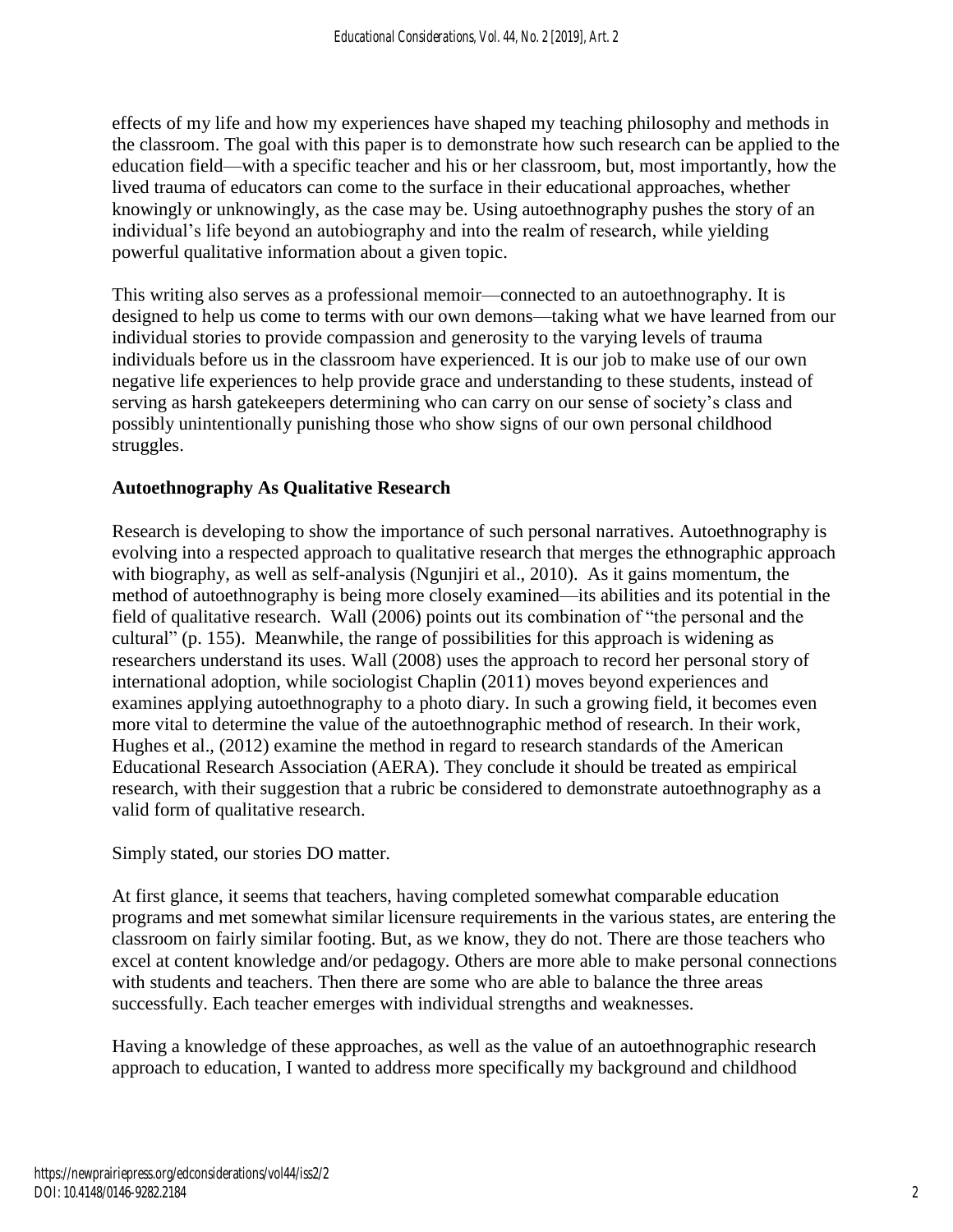social situation to see how those could be connected to what have emerged as my approaches and practices in the classroom.

For this example, we will examine my background, with a decade of abuse while living in a small town, and how that permeated my approaches in my teaching career. My career includes teaching eighth grade English/language arts for one year, followed by seven years at the seventhgrade level, then five years teaching  $10<sup>th</sup>$  grade and my last year at the secondary level teaching  $10<sup>th</sup>$  and  $12<sup>th</sup>$  grade English. Based on 36 weeks as a typical school year, those 14 years of teaching at the secondary level equates to more than 500 weeks of being in the classroom, or approximately 2,500 school days spent with my students. With that extensive amount of time, it would seem appropriate that my interaction with students would provide a significant look into the relationship of my personal story and how it affected my teaching.

*From as early as I can remember, I was never good enough. I was a straight A student throughout elementary and high school—except for a GPA-busting B+ in Driver's Education. I was valedictorian of my senior class of 23 students, National Honor Society (NHS) president, editor of the school newspaper, and first chair trumpeter in band. However, the main comment from my father—after I'd walked across the stage wearing my NHS and valedictorian cords on my gown, was that he was appalled that I had crossed my legs on stage*.

\*\*\*\*\*

#### **Teaching Background**

After 14 years teaching middle school through  $12<sup>th</sup>$  grade, I moved to the university level, where I am now concluding my fifth year teaching a variety of education courses for future elementary and secondary classroom teachers.

Through my years of teaching, I have developed a teacher persona, if you will. At the middle school, it became visible when various students would spend time with me in my classroom before school, sit at my table over lunch when I ate in the cafeteria with the students, and gather in my room after the last bell of the day. My principal and I referred to them as my posse—often, but not always, they were students who were experiencing bumps in their lives. For some, it was their parents' divorce; a remarriage; some with self-image issues who didn't fit into the athlete/popular cliques that seem to dominate a middle school landscape. Others were dealing with outright tragedy—often an abrupt and devastating loss of a parent or friend. It was an interesting collection of humanity—from the gifted students to the at-risk students whose parents/role models had dropped out of high school before receiving a diploma.

Concerned my teaching was becoming stagnant, I reluctantly decided I needed a (slight) change of scenery and curriculum and transferred a few blocks away to the high school in the same district. My middle school teaching position had become too safe and too predictable, even with middle schoolers, and I feared I was becoming complacent. By shifting to high school, I faced a different curriculum and a more mobile set of clientele. Teaching at the high school level, I found my posse's identity remained consistent with that from my middle school, but in a slightly different direction; their problems were intensifying with age. Of course, there were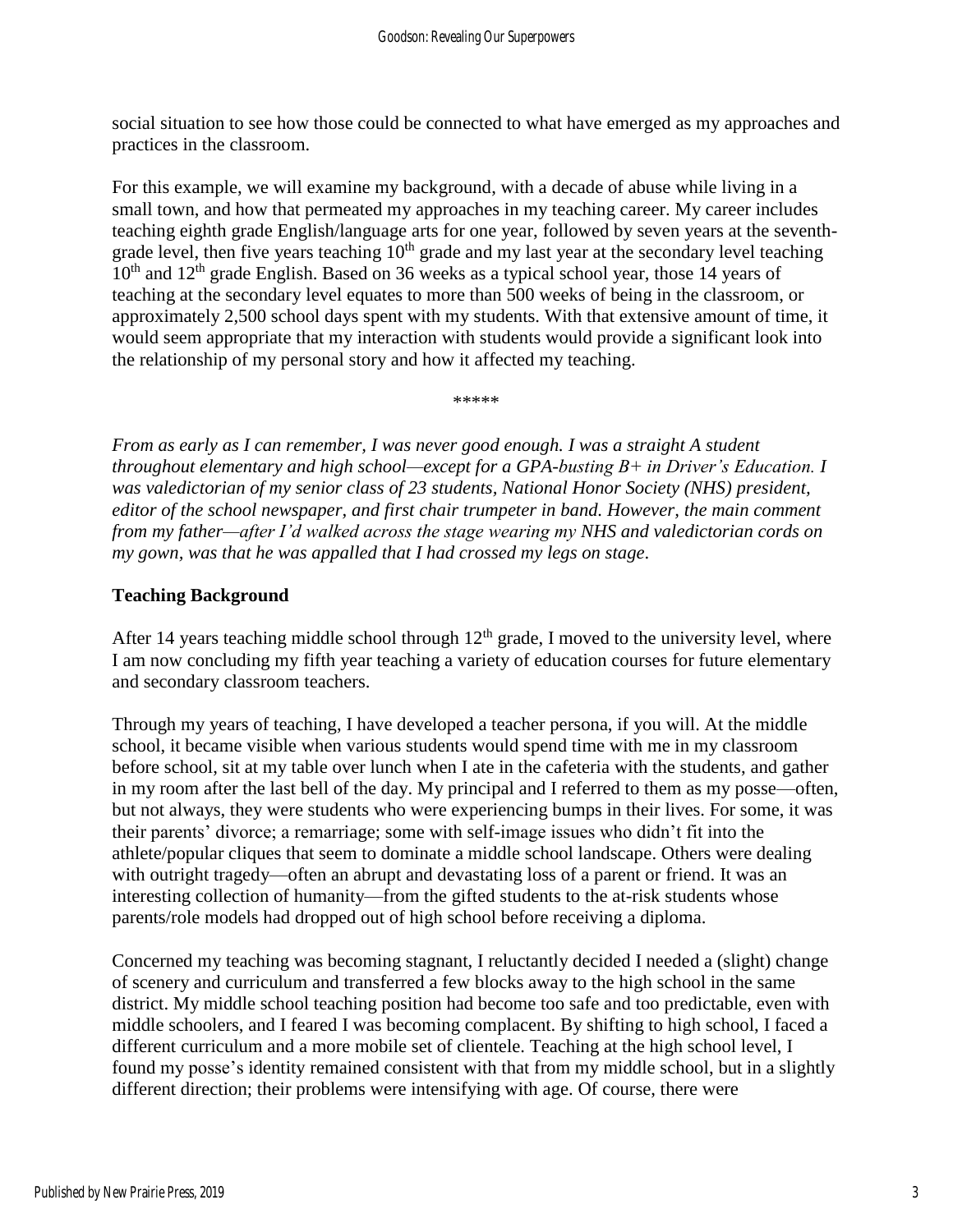representatives of similar categories—they didn't fit in, their parents didn't understand them, school was a waste of time. Teaching sophomores, though, put me in the not-so-enviable spot to deal with dropouts who made it official. They, along with the parents, would drop by my classroom to get my signature that they had returned all textbooks and materials for my class before they officially quit. One parent went as far as to say that they had "saved the best for last," meaning my signature was the final OK they needed before he was officially dropped out of high school. That was meant as a compliment, though it felt a lot like one of my saddest failures. Then there were those who kept plugging along at school with numerous pushes and shoves of encouragement from me and other educators, while we all knew they could walk away at any time. Additionally, there were the young teens who were pregnant and needed support as they found their lives taking a dramatic turn.

Somehow, my classroom became a safe house of sorts for all of these students. They were all wounded, at some level or other. The pregnant teens signed up for my classes, and I created a bulletin board where they could later post pictures of their growing babies. If it made them feel more comfortable in my classroom, then maybe they would stay with it and not become another dropout statistic. I took some criticism on this—some colleagues felt I was glorifying teen pregnancy. Upon reflection, I am not really sure one can glorify teen pregnancy.

\*\*\*\*\*

*About 14 years into my teaching career, I experienced one of those perfect storm moments that would provide some explanation for my existing knack for connecting with students I now refer to as the have-nots. My mother died from pancreatic cancer, and I finally admitted a secret I had kept for 40 years: I had been abused by relatives over a 10-year span of time.*

#### **Connecting the Pieces**

Our wounds—at whatever level—affect who we are and how we interact with each other, and that transfers into our classrooms. It's important that we rise above our own struggles—to provide assistance and to serve as an example to others quietly or not-so-quietly facing similar burdens. That, of course, sounds much simpler than the reality because it involves coming to terms with our own wounds. We, most likely, have or are in the process of dealing with our own limitations...our own feelings of being an outsider. We can recognize it in how some colleagues push to the front, sometimes quite literally, trying to get the best seat at a meeting, while others quietly slip to the back. We are all still debating our value.

\*\*\*\*\*

*As a child, I lived in a rural Midwestern town that was known for outstanding girls' basketball (I excelled at softball)—and flooding (I never learned to swim). Through rainy seasons which involved every month of the year except when the water was too frozen to flood, our little river would gush above its banks and encircle the town of 200. I would spend those days slushing through the flood waters, saving whatever critters needed saving. Our back porch became my biology laboratory, with a table covered with old mayonnaise jars holding snakes and frogs, a*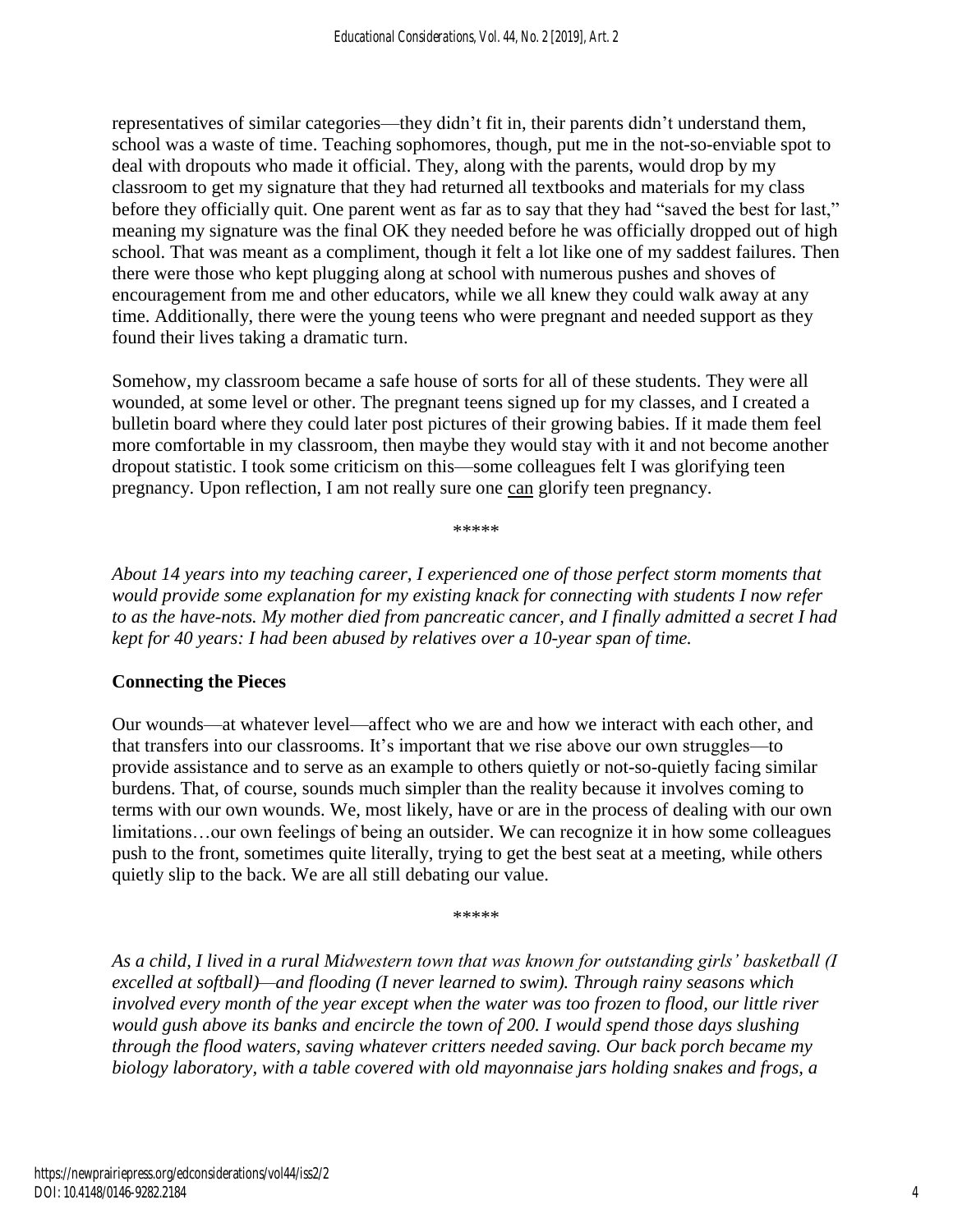*box for a turtle, separate buckets for salamanders, tadpoles, and fish, and a wire cage for my lizard. I spent many hours caring for my critter collection.*

\*\*\*\*\*

My first year of teaching, I had a classroom filled with energetic eighth-graders. For me, it was love at first sight. But our "family" was shattered by numerous tragedies—parents killed in horrific accidents, an upperclassman dying, etc. At one point, they decided their class was cursed. Between classes, one student ran up to me crying, "This is so hard." Without thinking, I hugged her and comforted her as best I could. Right then, I knew my content needed to take a back seat to their emotional needs. I brought class to a halt, and we spent the time talking through it, finding ways to smile, and supporting each other.

In my newspaper class a few years later, a new student—she had moved to our small school a few short months before—was somewhat quiet and disconnected from the rest of the class, most of whom had known each other since kindergarten. No one was rude to her; the other 10 or so students just hadn't really demonstrated she was part of the group. Those things take time; the older the students, the more time it seems to take.

One morning she was called out of my class. Her sister, who lived in another town, had died in an automobile accident just minutes earlier, and the counselor and parent were telling her the news in the school's conference room. I was unaware of this—until a counselor came to the room and called me into the hall to tell me. The real issue was that—surprisingly enough—the student wanted to return to my class to tell her classmates.

"She said she wants to tell her newspaper family before she leaves," the counselor said.

My class was an eclectic mix of human beings; add to that the fact that they didn't know her all that well, and I was unsure how her classmate would respond. In teacher education programs, after all, we have no way to practice our own ways of handling such unique situations as teachers. My only warning to her classmates—before she joined us, was that she had something she wanted to share and that they should listen. I then put my trust in my students to respond in a caring manner.

They were shocked when she walked in and shared the news. But—without any prompting (verbal or nonverbal) from me, one classmate asked if it would be OK to give her a hug. The girl nodded, and the hugging line began. One by one, they lined up—some more awkwardly than others—to console her.

It was a magical moment—born out of tragedy—when I realized there truly are amazing young people who are compassionate and not nearly as self-absorbed as we sometimes assume. I was in awe.

When the school year was wrapping up, that same group was sitting around a table, and I told them to look around at each person at the table. "You've been a wonderful team—enjoy this, remember this, appreciate this. It doesn't happen very often."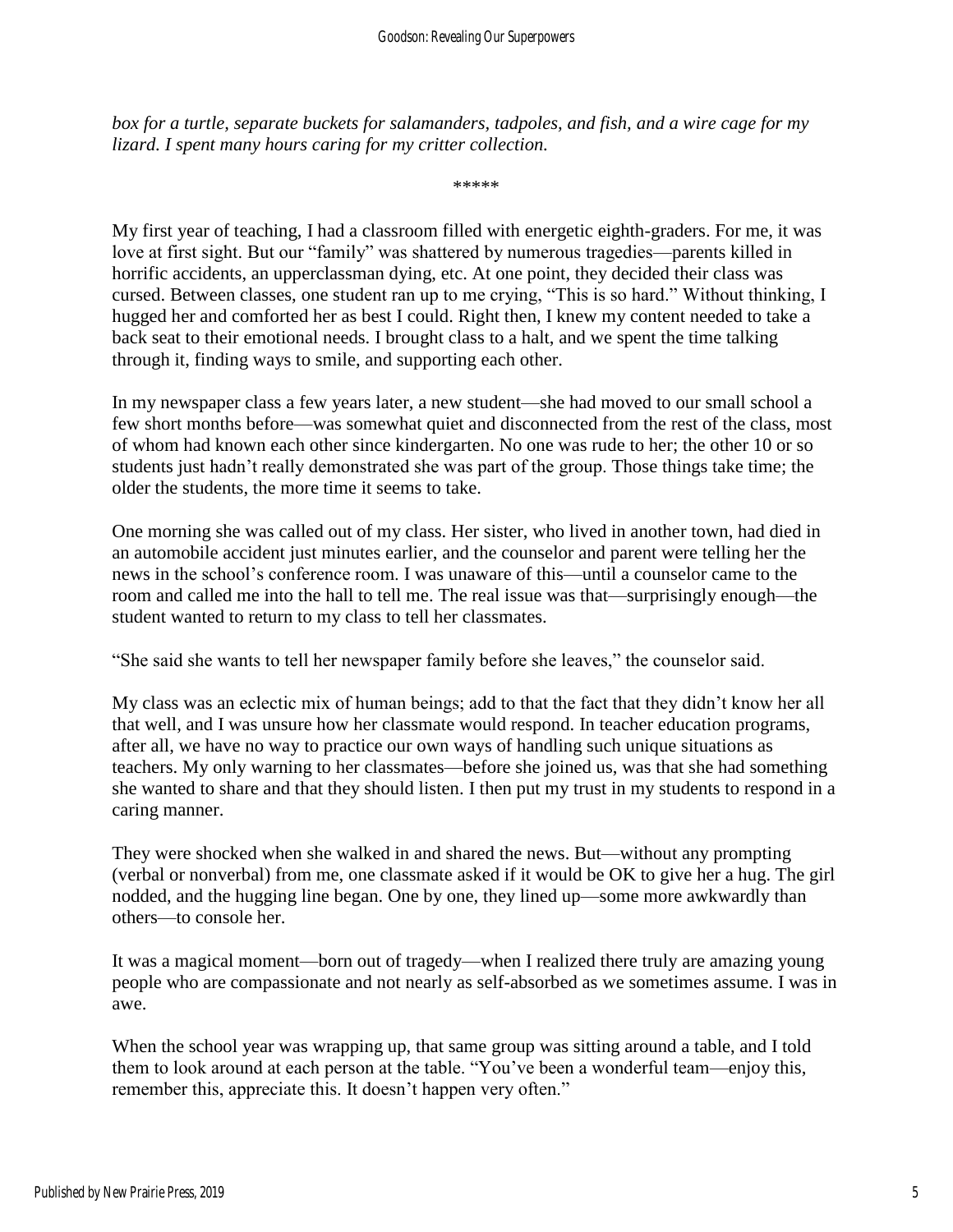#### **Recognizing Our Superpowers**

Today I teach a Core Teaching Skills course—the introductory teaching course for elementary and secondary students in all contents in our education program. Previously, the course was separated into elementary and secondary sections; however, in the past two years, we have merged the two.

In one class, we were discussing diversity—and the wide array of different experiences students bring to our classrooms—poverty, abuse, PTSD (manifesting in worrying, jealousy, etc.), Asperger's, teen pregnancy, anxiety, depression, low self-esteem, foster home situations, military-related concerns, illnesses, etc. Then there was that slight pause, where I felt a few of them were staring right through me. I realized that they're just as likely to have some of those issues, as well. We were talking about their future students, but we were also talking about them.

I shared—somewhat simplistically—that I was abused as a child and that teachers saved my soul. Unaware of my situation, the teachers provided steady support for my learning and a safe environment.

I explained that, while they too may have had some bumps in their school years that made them feel different than their classmates, those bumps can be their superpowers as teachers. Those negatives can become incredibly positive elements of their teaching skills. If they rarely had enough to eat at home, they'll know what it's like for those students sitting in the classroom trying to quiet an empty stomach rather than focusing on an essay that needs to be written. If they had an alcoholic, authoritarian father, they'll know what it's like for those who anxiously expect to be reprimanded for doing something to disappoint the adult in the room. The situation with my father was sans alcohol, but just as volatile. In any of these cases, having that perspective will make it easier for them to relate to the students who are in similar situations and help them through those bumps.

This, of course, brings to mind two ideas—one educational and one philosophical. In math, we learn that there are two kinds of numbers—positive and negative. In this case, it would seem that a negative can indeed become a positive; no math required. The other is a saying that I had tossed my way numerous times by my parents: Two wrongs don't make a right. However, in this situation, an infinite number of wrongs can definitely be turned into rights.

I now mention (albeit briefly) my abuse when addressing my Core Teaching Skills students early on in the course, and each semester at least one individual will find his or her way to my office to share his or her own story. And those are just the ones who step forward; I must assume that there are others who are not yet at a place where they feel comfortable sharing—or that I am not the person with whom they choose to share their struggles. For some, it's a matter of sitting in my office and sharing their stories; for others, it's a more urgent plea for help. I have, indeed, taken steps to assist, from contacting the student services office on campus to walking a student to the university counseling center.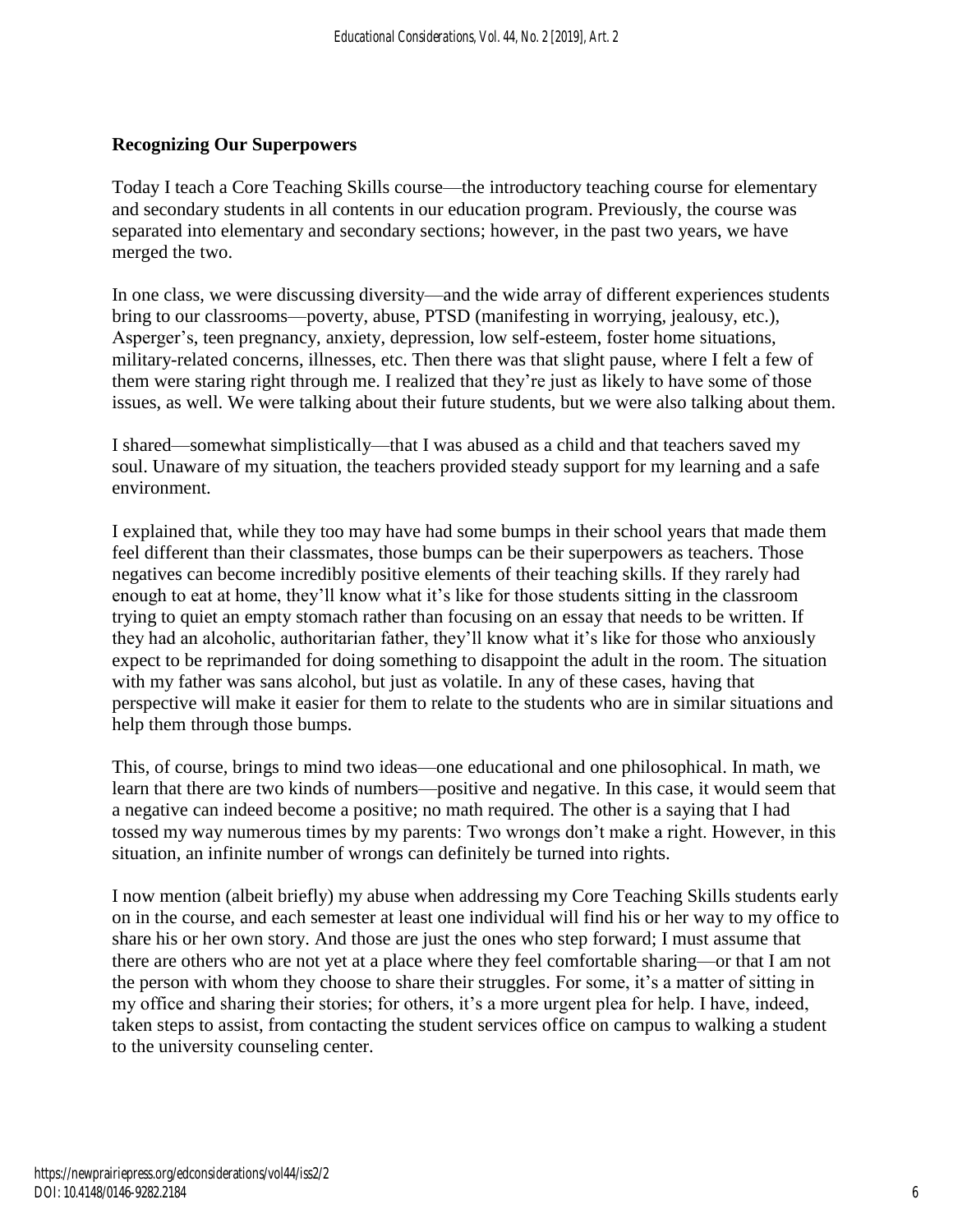My experiences have gotten me to look at situations differently, as I try to connect students' actions with what may be the underlying cause of the problem. As we look at our own demons, we begin to have a more realistic perspective of those that others may be facing. Thus, it triggers the question, "What's the problem beneath that behavior?" Those problems, no matter how long ago, can manifest in various ways. Instead of instantly becoming frustrated with a student's behavior or response, I make an effort to look beyond that. Likewise, our behaviors and responses are often triggered by our own perceptions—often defensive strikes to cover our insecurities such as not feeling worthy of acceptance by others.

My story should not be seen as unique nor heroic; indeed, I believe it is quite the opposite. I believe many other teachers—at various levels in schools—are turning their own demons into superpowers and reaching out to assist struggling students who are facing similar challenges. I have seen evidence of this at every level I've ever taught. The true heroism becomes a merging of the educator's past difficulties and the students' current ones. Because these students sense that relationship—that connection, they are willing to speak up and, directly or indirectly, ask for support. Because of some deep-rooted feelings—from possibly their autoethnographic story, many educators are able to provide support for those "have nots." Teachers, whether consciously or not, send signals of their own experiences and are able to connect with students facing similar struggles.

#### **References**

- Chaplin, E. The photo diary as an autoethnographic method. *The SAGE Handbook of Visual Research Methods* (ed. by Eric Margolis and Luc Pauwels)—SAGE Publications Ltd., London, 2011. Pp. 241-262.
- Dyson, M. (2007). My story in a profession of stories: Auto ethnography— an empowering methodology for educators. *Australian Journal of Teacher Education, 32*(1). <http://dx.doi.org/10.14221/ajte.2007v32n1.3>
- Ellis, C., Adams, T., & Bochner, A. (2010). Autoethnography: An overview. *Forum Qualitative Sozialforschung / Forum: Qualitative Social Research, 12*(1). doi[:http://dx.doi.org/10.17169/fqs-12.1.1589](http://dx.doi.org/10.17169/fqs-12.1.1589)
- Hughes, S., Pennington, J. L., and Makris, S. Translating autoethnography across the AERA standards: Toward understanding autoethnographic scholarship as empirical research. *Educational Researcher*. August/September 2012. Pp. 209-219.
- Knoblauch, H., and Tuma, R. Videography: An interpretative approach to video-recorded micro-social interaction. *The SAGE Handbook of Visual Research Methods* (ed. by Eric Margolis and Luc Pauwels)—SAGE Publications Ltd., London, 2011. Pp. 414-430.
- Ngunjiri, F. W., Hernandez, K. C., & Chang, H. (2010). Living autoethnography: Connecting life and research [Editorial]. *Journal of Research Practice*, *6*(1), Article E1. Retrieved November 30, 2015, from [http://jrp.icaap.org/index.php/jrp/article/view/241/186.](http://jrp.icaap.org/index.php/jrp/article/view/241/186)
- O'Connor, S. J. (2011). Context is everything: The role of auto-ethnography, reflexivity and self-critique in establishing the credibility of qualitative research findings. *European Journal of Cancer Care, 20*: 421–423. doi:10.1111/j.1365-2354.2011.01261.x
- Wall, S. (2006). An autoethnography on learning about autoethnography. *International Journal of Qualitative Methods, 5*(2), Article 9. Retrieved November 30, 2015, from [http://www.ualberta.ca/~iiqm/backissues/5\\_2/pdf/wall.pdf.](http://www.ualberta.ca/~iiqm/backissues/5_2/pdf/wall.pdf)